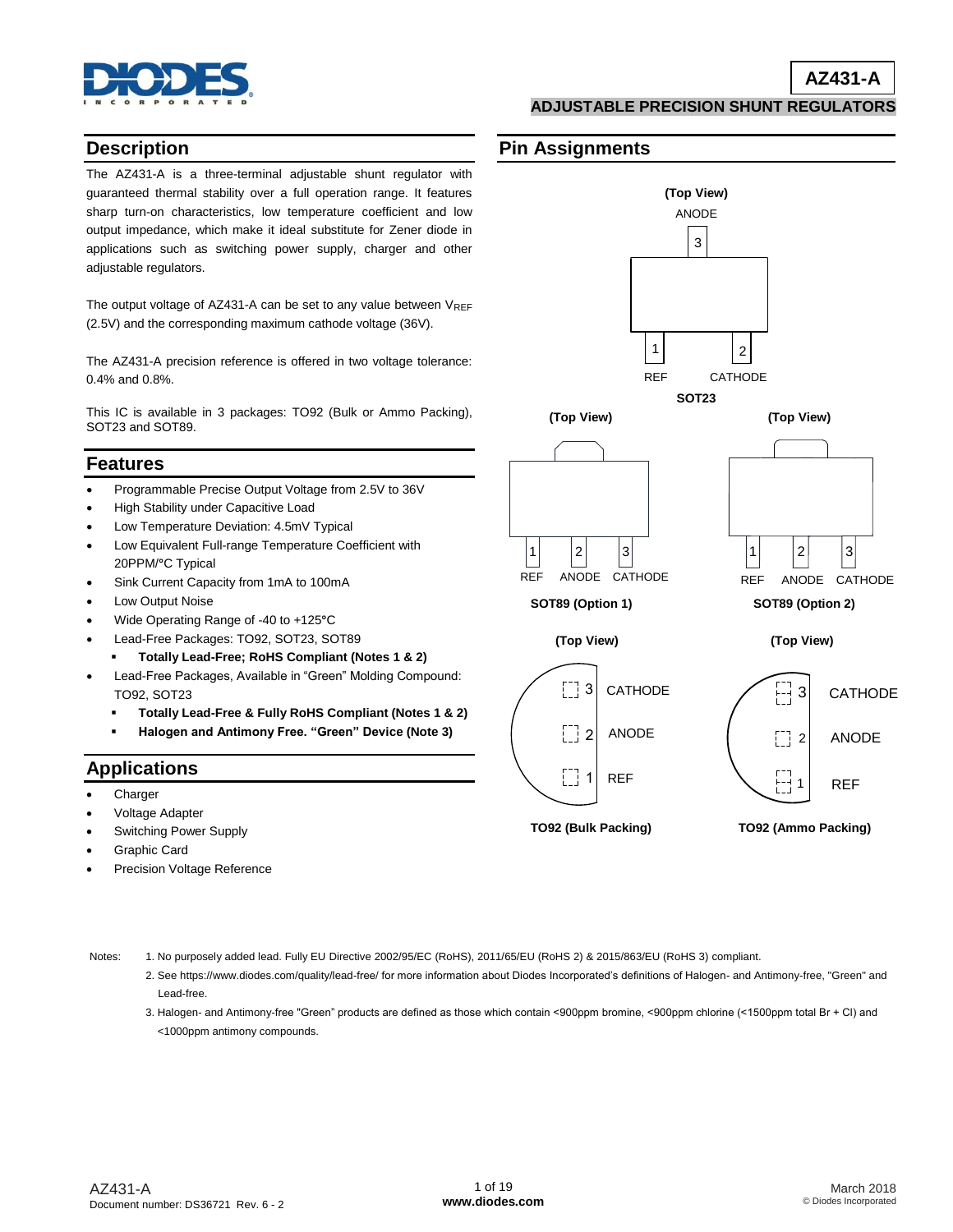

# **Typical Applications Circuit**



**Shunt Regulator**



#### **High Current Shunt Regulator**



**Current Source or Current Limit**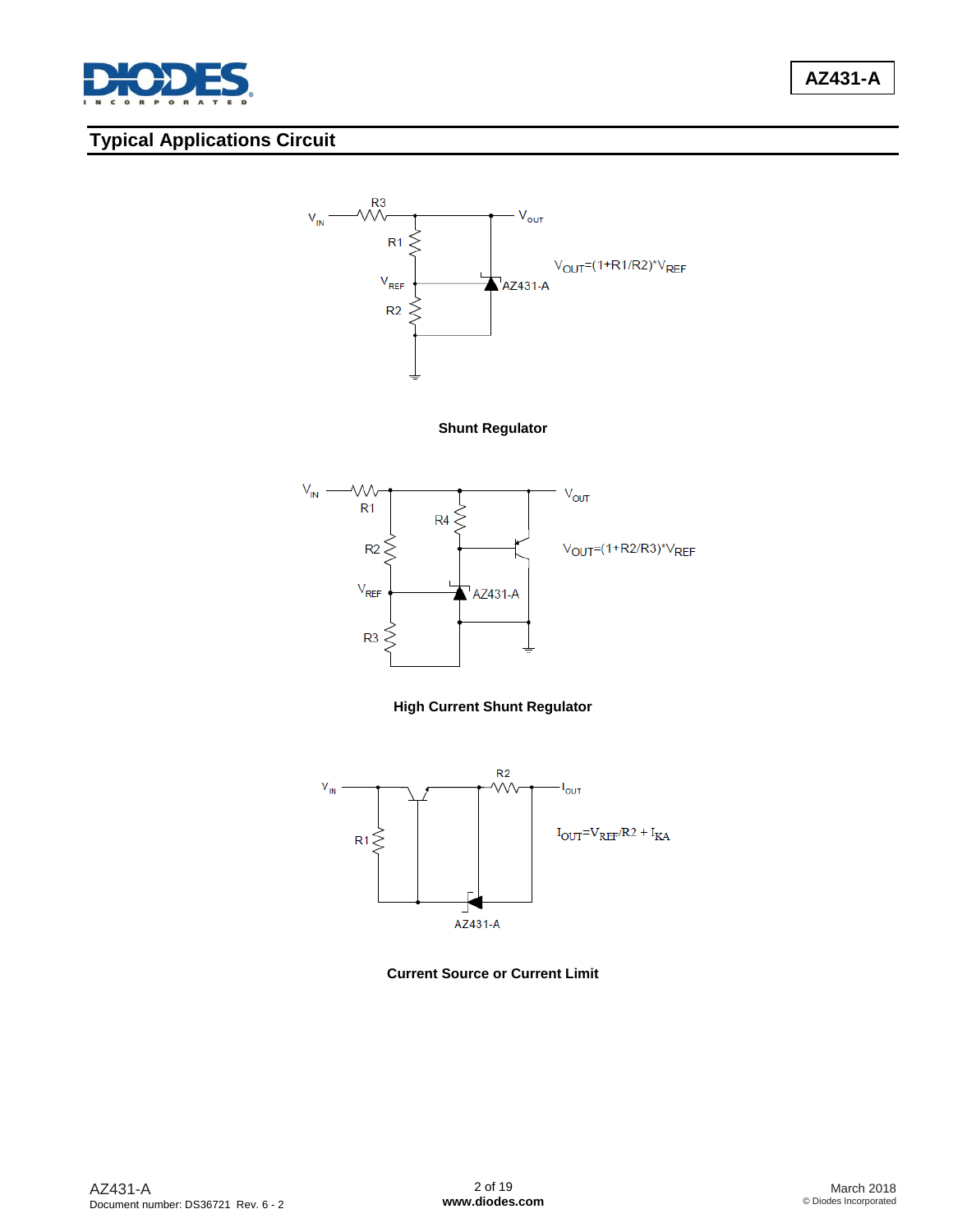

# **AZ431-A**

# **Typical Applications Circuit (Cont.)**









# **Functional Block Diagram**

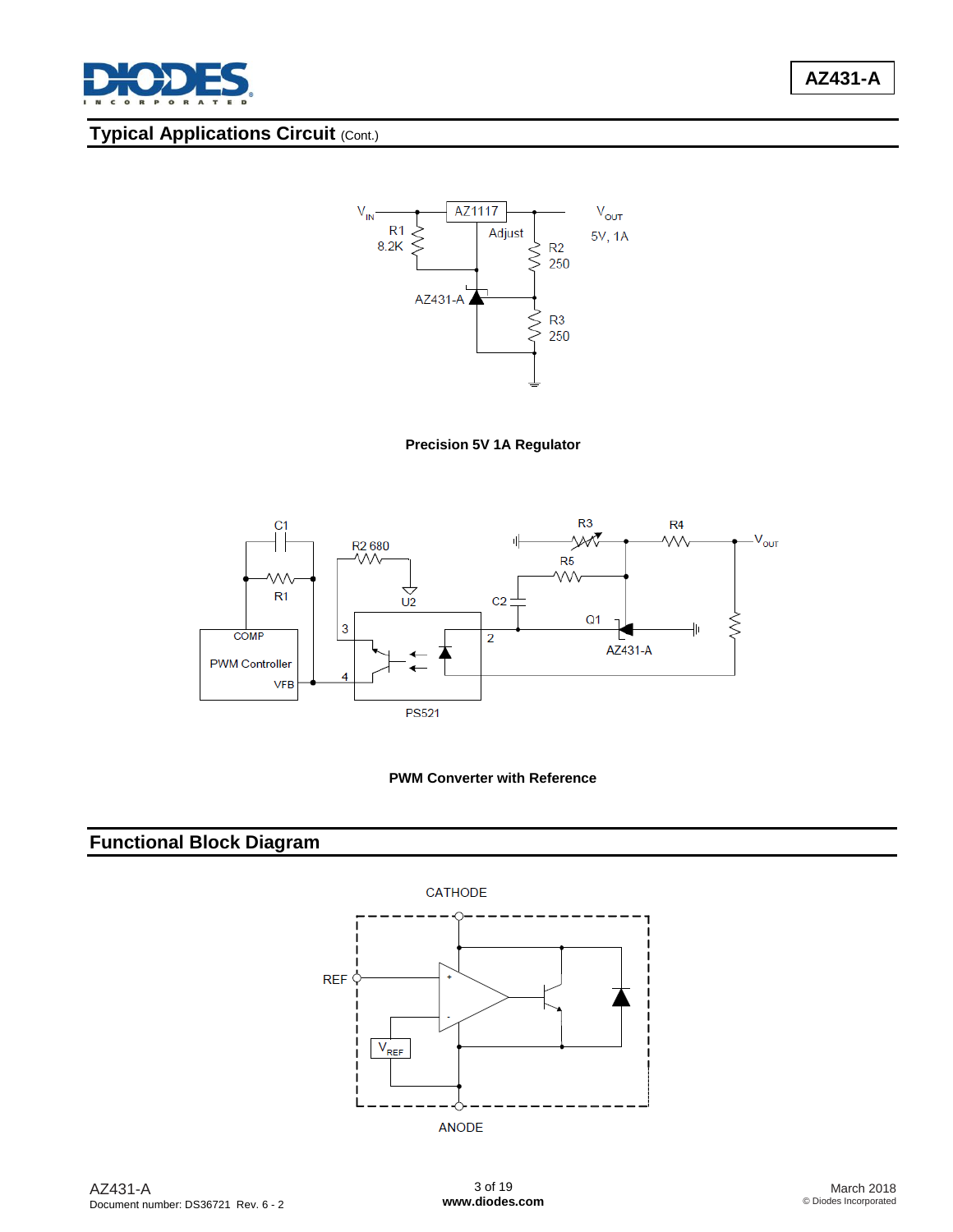

### **Absolute Maximum Ratings (Note 4)**

| Symbol                | <b>Parameter</b>                                   |                   | Rating          | Unit         |  |
|-----------------------|----------------------------------------------------|-------------------|-----------------|--------------|--|
| <b>V<sub>KA</sub></b> | Cathode Voltage                                    |                   | 40              | V            |  |
| <b>I</b> KA           | Cathode Current Range (Continuous)                 |                   | $-100$ to 150   | mA           |  |
| <b>IREF</b>           | Reference Input Current Range                      |                   | 10              | mA           |  |
|                       |                                                    |                   |                 |              |  |
| $P_D$                 | Power Dissipation                                  |                   | N Package: 370  | mW           |  |
|                       |                                                    | SOT <sub>23</sub> | 380             |              |  |
| $\theta_{JA}$         | <b>Thermal Resistance</b><br>(Junction to Ambient) | TO92              | 165             | °C/W         |  |
|                       |                                                    | SOT89             | 165             |              |  |
| TJ                    | Junction Temperature                               |                   | $+150$          | °C           |  |
| T <sub>STG</sub>      | Storage Temperature Range                          |                   | $-65$ to $+150$ | $^{\circ}$ C |  |
| <b>ESD</b>            | ESD (Human Body Model)                             |                   | 2000            | $\vee$       |  |

Note 4: Stresses greater than those listed under "Absolute Maximum Ratings" may cause permanent damage to the device. These are stress ratings only, and functional operation of the device at these or any other conditions beyond those indicated under "Recommended Operating Conditions" is not implied. Exposure to "Absolute Maximum Ratings" for extended periods may affect device reliability.

## **Recommended Operating Conditions**

| Symbol                | <b>Parameter</b>                    | Min         | Max    | Unit |
|-----------------------|-------------------------------------|-------------|--------|------|
| <b>V<sub>KA</sub></b> | Cathode Voltage                     | <b>VREF</b> | 36     |      |
| <b>I</b> KA           | Cathode Current                     | 1.0         | 100    | mA   |
| IА.                   | Operating Ambient Temperature Range | -40         | $+125$ | ۰c   |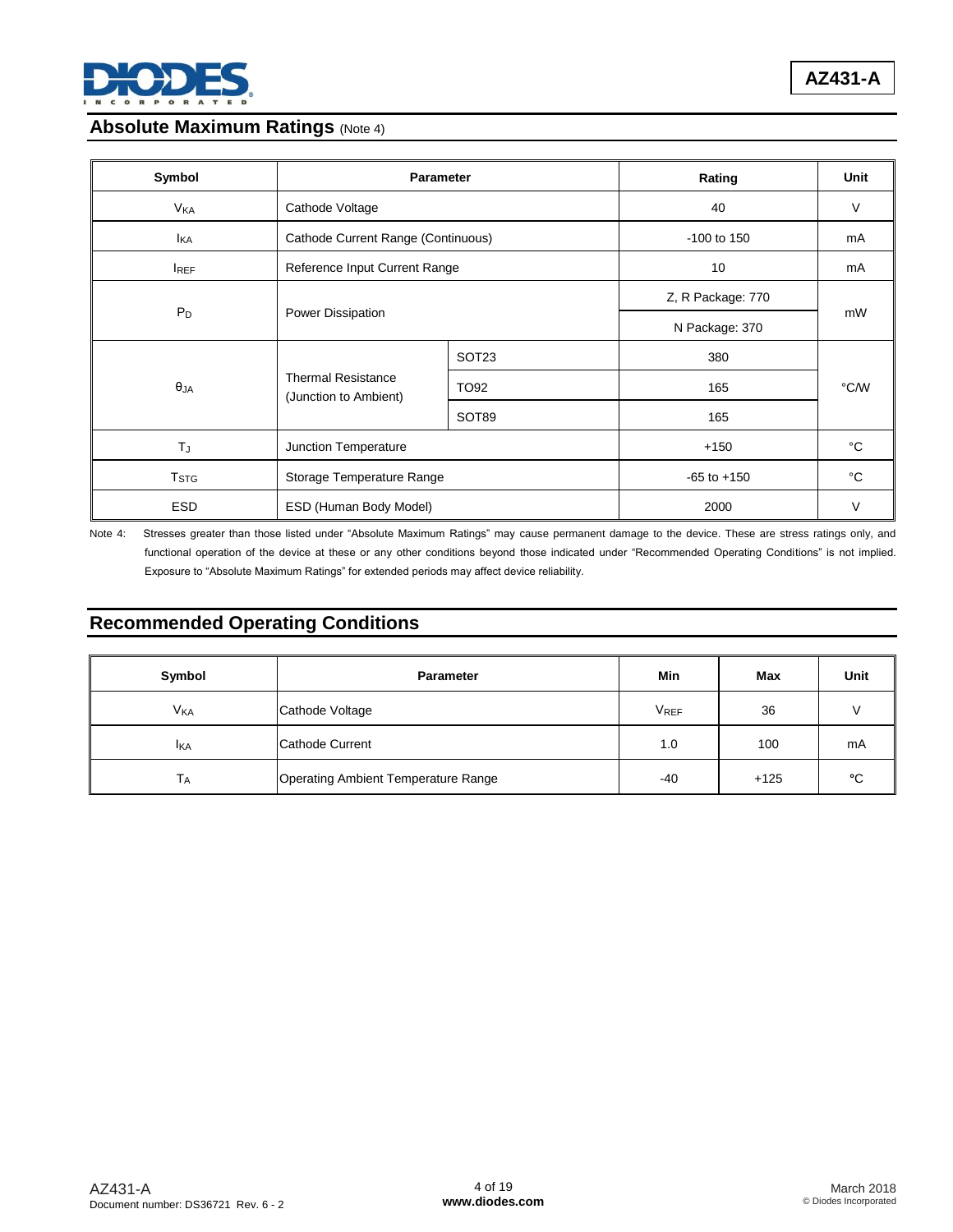

# Electrical Characteristics (@T<sub>A</sub> = +25°C, unless otherwise specified.)

| Symbol                  | <b>Test</b><br><b>Circuit</b> | <b>Parameter</b>                                              |            |                                                                                      | <b>Conditions</b>                     |        | Typ    | Max             | Unit   |  |
|-------------------------|-------------------------------|---------------------------------------------------------------|------------|--------------------------------------------------------------------------------------|---------------------------------------|--------|--------|-----------------|--------|--|
|                         |                               |                                                               | 0.4%       |                                                                                      | $V_{KA} = V_{REF}$ , $I_{KA} = 10mA$  |        | 2.500  | 2.510           | $\vee$ |  |
| <b>V<sub>REF</sub></b>  | 4                             | Reference Voltage                                             | 0.8%       |                                                                                      |                                       |        | 2.500  | 2.520           |        |  |
|                         |                               |                                                               |            |                                                                                      | 0 to $+70^{\circ}$ C                  |        | 4.5    | 8               |        |  |
| $\Delta V_{REF}$        | $\overline{4}$                | Deviation of Reference Voltage<br>Over Full Temperature Range |            | $V_{KA} = V_{REF}$<br>$I_{KA} = 10mA$                                                | $-40$ to $+85^{\circ}$ C              |        | 4.5    | 10 <sup>1</sup> | mV     |  |
|                         |                               |                                                               |            |                                                                                      | $-40$ to $+125^{\circ}$ C             |        | 4.5    | 16              |        |  |
| $\Delta\rm{V_{REF}}$    |                               | Ratio of Change in Reference                                  |            |                                                                                      | $\Delta V_{KA}$ =<br>10V to $V_{REF}$ |        | $-1.0$ | $-2.7$          |        |  |
| $\Delta V_{KA}$         | 5                             | Voltage to the Change in<br>Cathode Voltage                   | $k = 10mA$ | $\Delta V_{KA}$ =<br>36V to 10V                                                      |                                       | $-0.5$ | $-2.0$ | mV/V            |        |  |
| $I_{REF}$               | 5                             | <b>Reference Current</b>                                      |            | $I_{KA}$ = 10mA, R1 = 10k $\Omega$ , R2 =<br>$\infty$                                |                                       |        | 0.7    | 4               | μA     |  |
| $\Delta$ <sub>REF</sub> | 5                             | Deviation of Reference Current<br>Over Full Temperature Range |            | $I_{KA}$ = 10mA, R1 = 10k $\Omega$<br>$R2 = \infty$ , T <sub>A</sub> = -40 to +125°C |                                       |        | 0.4    | 1.2             | μA     |  |
| <b>I</b> KA<br>(Min)    | 4                             | Minimum Cathode Current for<br>Regulation                     |            | $V_{KA} = V_{REF}$                                                                   |                                       |        | 0.4    | 1.0             | mA     |  |
| <b>I</b> KA<br>(Off)    | 6                             | Off-state Cathode Current                                     |            | $V_{KA} = 36V$ , $V_{RFF} = 0$                                                       |                                       |        | 0.05   | 1.0             | μA     |  |
| Z <sub>KA</sub>         | 4                             | Dynamic Impedance                                             |            | $V_{KA} = V_{REF}$ , $I_{KA} = 1$ to 100mA,<br>$f \leq 1.0$ kHz                      |                                       |        | 0.15   | 0.5             | Ω      |  |
|                         |                               | <b>Thermal Resistance</b>                                     |            | SOT <sub>23</sub><br>TO92<br>SOT89                                                   |                                       |        | 135.48 |                 |        |  |
| $\theta$ JC             |                               |                                                               |            |                                                                                      |                                       |        | 81.63  |                 | °C/W   |  |
|                         |                               |                                                               |            |                                                                                      |                                       |        | 29.80  |                 |        |  |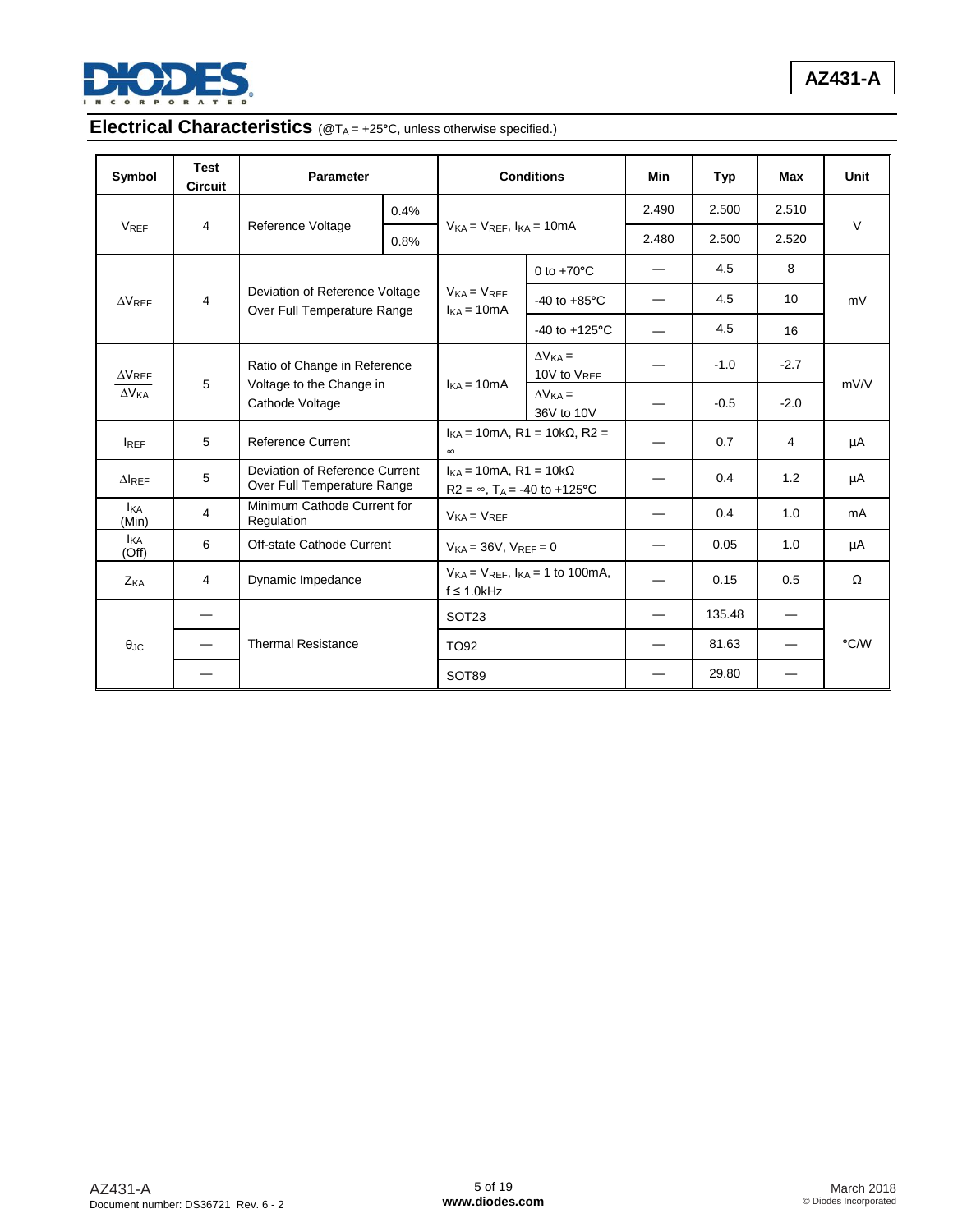

# **Electrical Characteristics** (Cont.)



**Test Circuit 4 for VKA = VREF** 







**Test Circuit 6 for I<sub>OFF</sub>**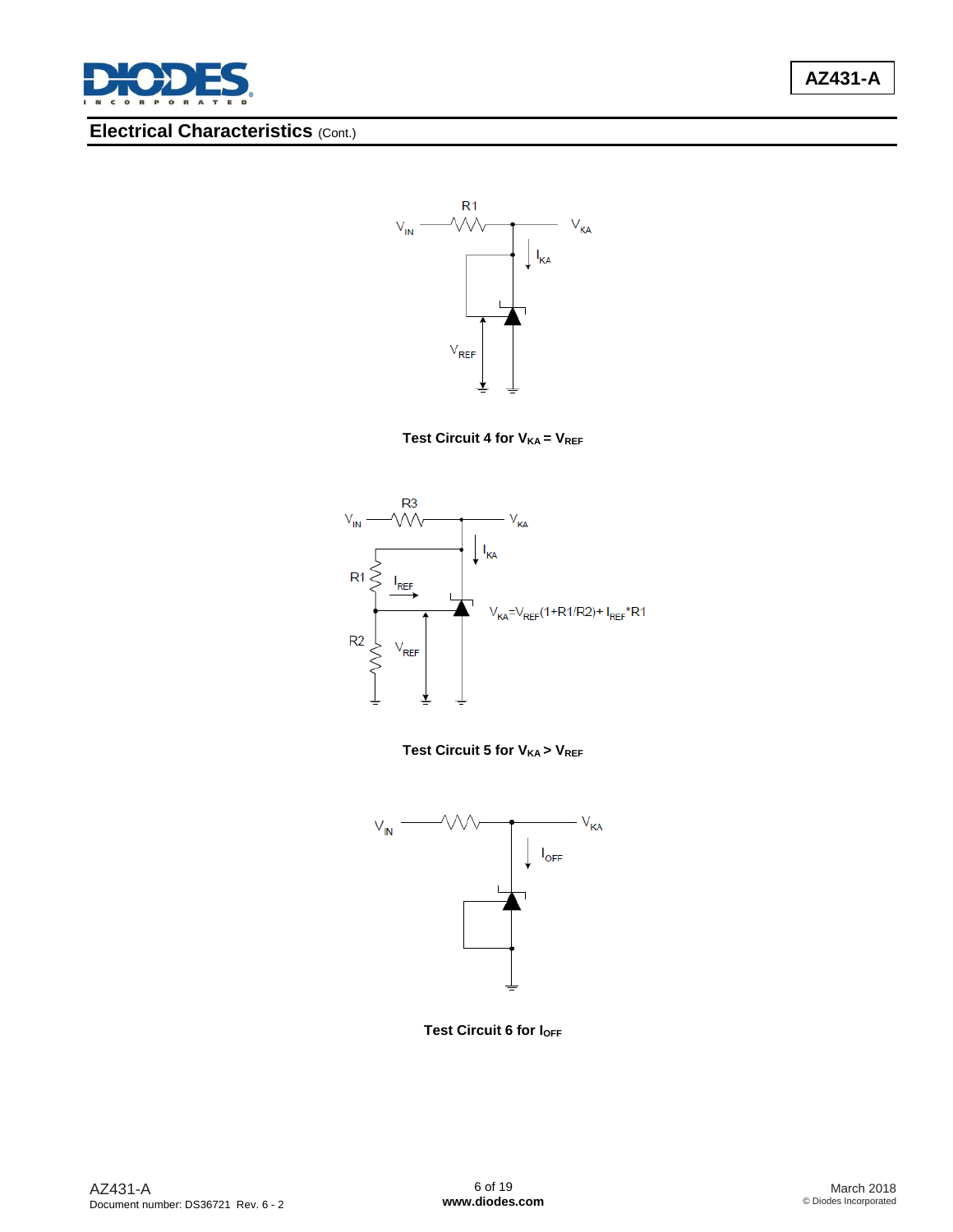

### **Performance Characteristics**

### **Reference Voltage vs. Ambient Temperature Reference Current vs. Ambient Temperature**





### **Off-State Cathode Current vs. Ambient Temperature Ratio of Delta Reference Voltage to the**





#### **Cathode Current vs. Cathode Voltage Cathode Current vs. Cathode Voltage Current vs. Cathode Voltage**



 **Ratio of Delta Cathode Voltage**

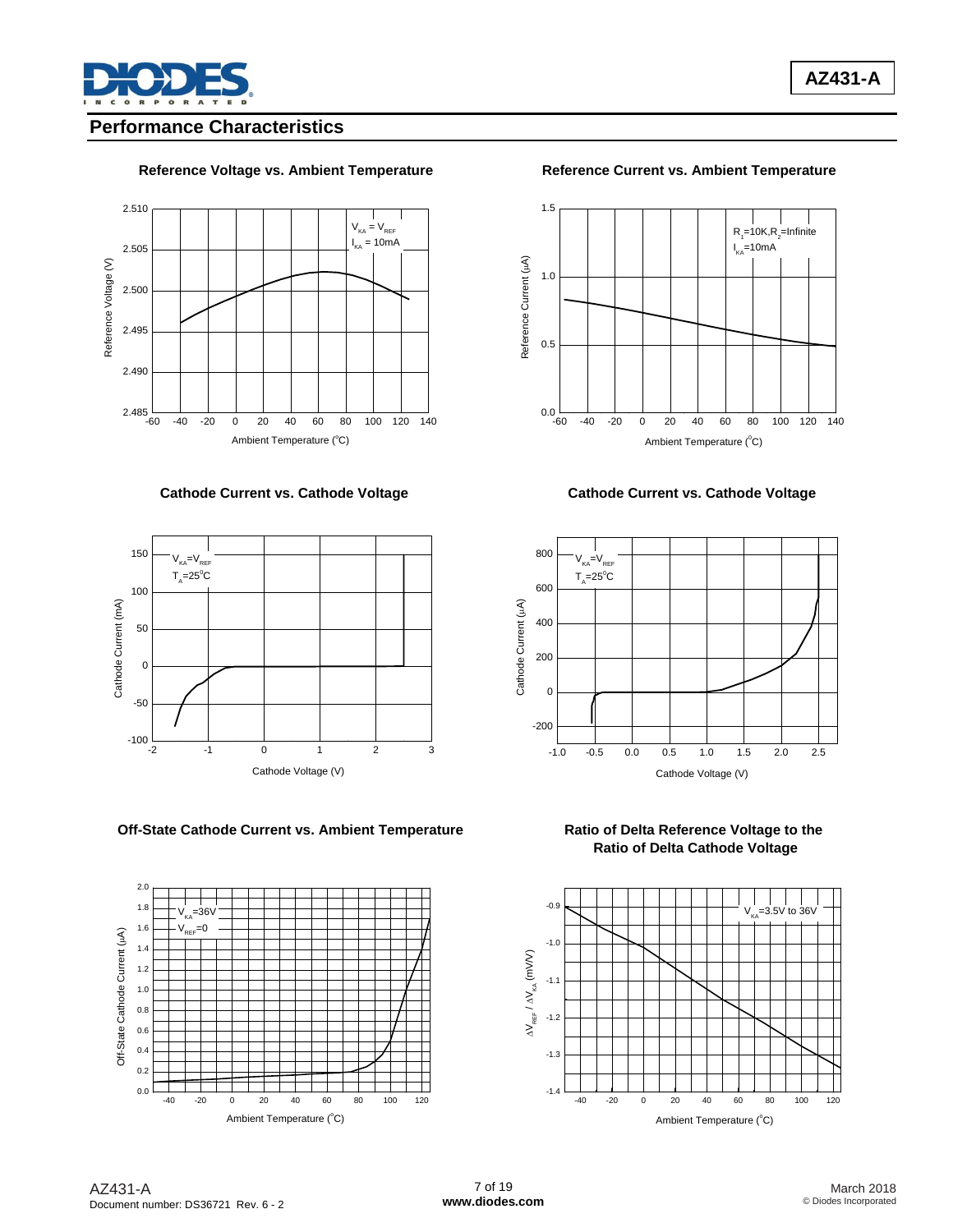

### **Performance Characteristics** (Cont.)



#### **Small Signal Voltage Gain vs. Frequency**







#### **Stability Boundary Conditions vs. Load Capacitance**



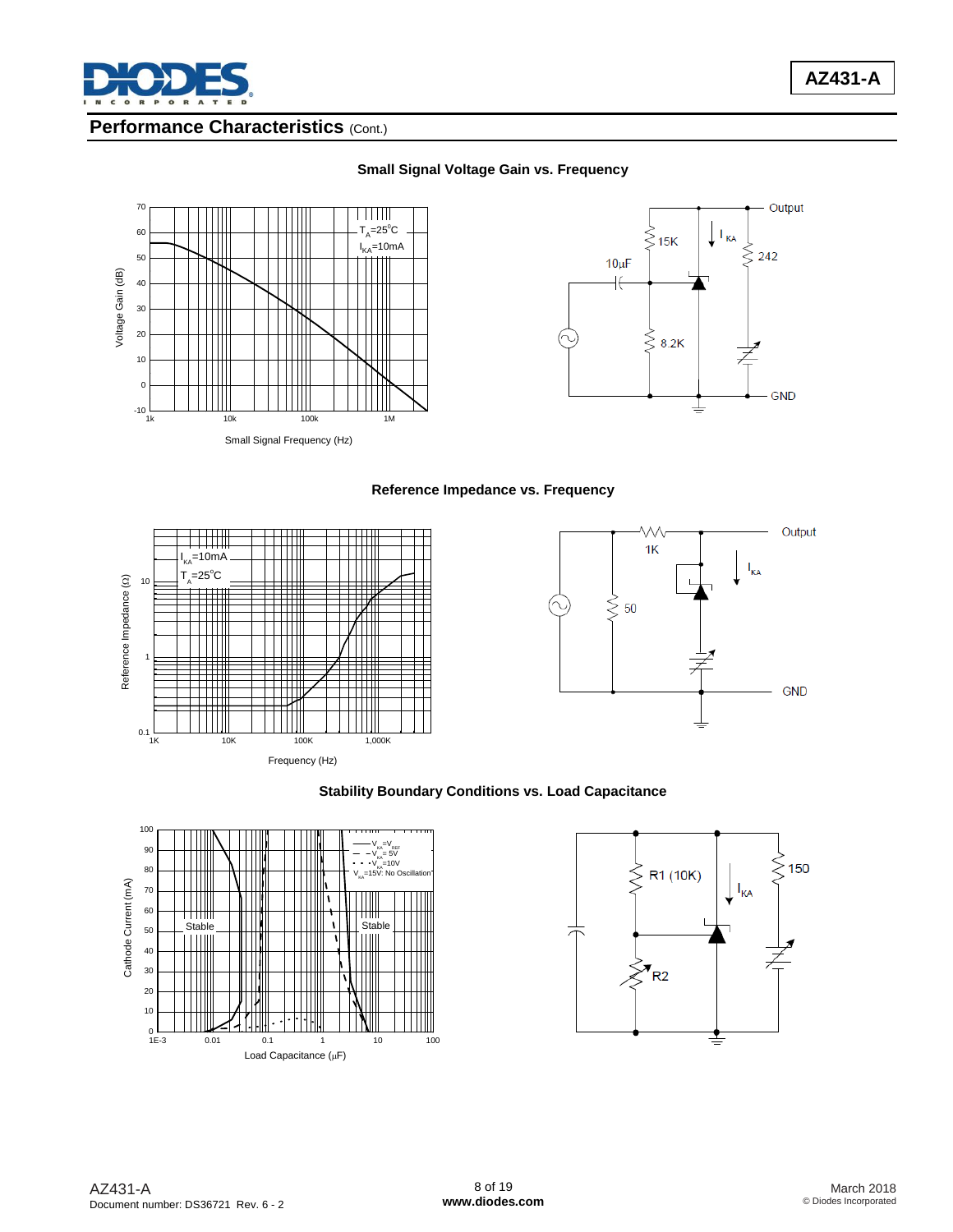

**AZ431-A**

### **Performance Characteristics** (Cont.)

#### **Pulse Response of Input and Output Voltage**



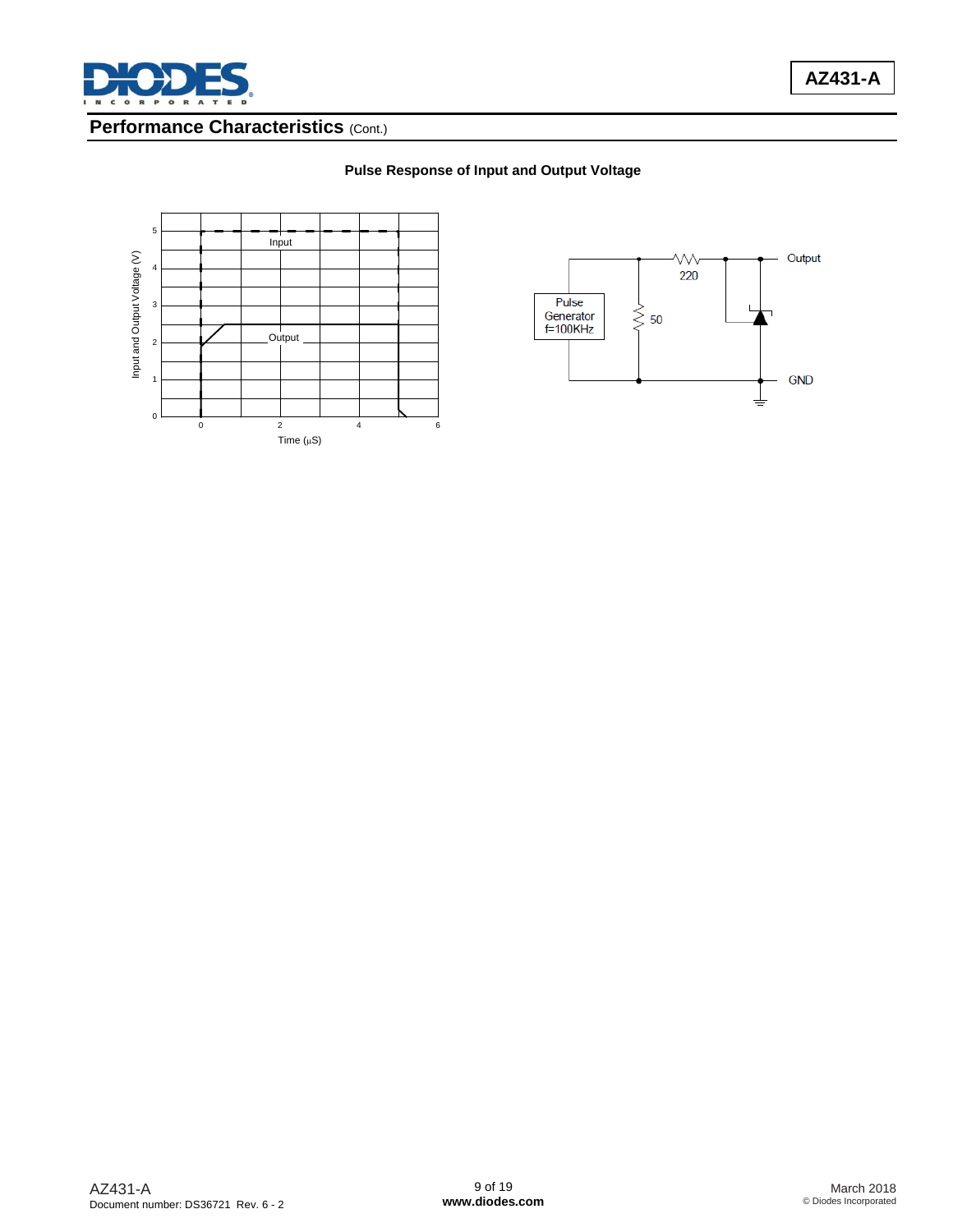

## **Ordering Information**

|                                           |                    |                    |                      |                                |                                                         | AZ431 <u>X X - X XX XX</u> |                                                  |          |                                                       |                    |
|-------------------------------------------|--------------------|--------------------|----------------------|--------------------------------|---------------------------------------------------------|----------------------------|--------------------------------------------------|----------|-------------------------------------------------------|--------------------|
|                                           |                    |                    |                      |                                |                                                         |                            |                                                  |          |                                                       |                    |
|                                           |                    | Voltage Tolerance  |                      | Package                        |                                                         | Cathode Voltage            | Packing                                          |          | E1/G1                                                 |                    |
|                                           | A: 0.4%<br>B: 0.8% |                    |                      | N: SOT23<br>R: SOT89<br>Z:TO92 |                                                         | A: 40V                     | TR: Tape & Reel<br>or Ammo<br><b>Blank: Bulk</b> |          | E1: RoHS Compliant<br>G1: RoHS Compliant<br>and Green |                    |
|                                           |                    | <b>Part Number</b> | Voltage<br>Tolerance | Package<br>(Note 6)            | <b>RoHS</b><br><b>Compliant</b><br>Lead Free /<br>Green | <b>Marking ID</b>          | Packing                                          | Quantity | <b>Status</b><br>(Note 5)                             | <b>Alternative</b> |
|                                           |                    | AZ431AN-ATRE1      | 0.4%                 |                                | Lead Free                                               | EA1                        | Tape & Reel                                      | 3000     | <b>NRND</b>                                           | AZ431AN-<br>ATRG1  |
|                                           |                    | AZ431BN-ATRE1      | 0.8%                 | SOT <sub>23</sub>              | Lead Free                                               | EA <sub>2</sub>            | Tape & Reel                                      | 3000     | <b>NRND</b>                                           | AZ431BN-<br>ATRG1  |
| Pb                                        |                    | AZ431AN-ATRG1      | 0.4%                 |                                | Green                                                   | GA <sub>1</sub>            | Tape & Reel                                      | 3000     | In Production                                         |                    |
| <b>Lead-free Green</b><br>Pb<br>Lead-Free |                    | AZ431BN-ATRG1      | 0.8%                 |                                | Green                                                   | GA <sub>2</sub>            | Tape & Reel                                      | 3000     | In Production                                         |                    |
|                                           |                    | AZ431AK-ATRE1      | 0.4%                 | SOT <sub>25</sub>              | Lead Free                                               | E <sub>3</sub> A           | Tape & Reel                                      | 3000     | End of Life                                           | None               |
|                                           |                    | AZ431BK-ATRE1      | 0.8%                 |                                | Lead Free                                               | E3B                        | Tape & Reel                                      | 3000     | End of Life                                           | None               |
| <b>Pb</b>                                 |                    | AZ431AK-ATRG1      | 0.4%                 |                                | Green                                                   | G3A                        | Tape & Reel                                      | 3000     | End of Life                                           | None               |
| <b>Lead-free Green</b>                    |                    | AZ431BK-ATRG1      | 0.8%                 |                                | Green                                                   | G3B                        | Tape & Reel                                      | 3000     | End of Life                                           | None               |
|                                           | AZ431AZ-AE1        |                    | 0.4%                 |                                | Lead Free                                               | AZ431AZ-AE1                | <b>Bulk</b>                                      | 1000     | In Production                                         |                    |
| PQ                                        |                    | AZ431AZ-ATRE1      | 0.4%                 |                                | Lead Free                                               | AZ431AZ-AE1                | Ammo                                             | 2000     | In Production                                         |                    |
| Lead-Free                                 |                    | AZ431BZ-AE1        | 0.8%                 |                                | Lead Free                                               | AZ431BZ-AE1                | <b>Bulk</b>                                      | 1000     | In Production                                         |                    |
|                                           |                    | AZ431BZ-ATRE1      | 0.8%                 |                                | Lead Free                                               | AZ431BZ-AE1                | Ammo                                             | 2000     | In Production                                         |                    |
|                                           |                    | AZ431AZ-AG1        | 0.4%                 | <b>TO92</b>                    | Green                                                   | AZ431AZ-AG1                | <b>Bulk</b>                                      | 1000     | End of Life                                           | AZ431AZ-<br>ATRG1  |
|                                           |                    | AZ431AZ-ATRG1      | 0.4%                 |                                | Green                                                   | AZ431AZ-AG1                | Ammo                                             | 2000     | In Production                                         |                    |
| <b>Lead-free Green</b>                    |                    | AZ431BZ-AG1        | 0.8%                 |                                | Green                                                   | AZ431BZ-AG1                | <b>Bulk</b>                                      | 1000     | End of Life                                           | AZ431BZ-<br>ATRG1  |
|                                           |                    | AZ431BZ-ATRG1      | 0.8%                 |                                | Green                                                   | AZ431BZ-AG1                | Ammo                                             | 2000     | In Production                                         |                    |
| Pb                                        |                    | AZ431AR-ATRE1      | 0.4%                 |                                | Lead Free                                               | E43A                       | Tape & Reel                                      | 1000     | <b>NRND</b>                                           | None               |
| <b>Lead-Free</b>                          |                    | AZ431BR-ATRE1      | 0.8%                 |                                | Lead Free                                               | E43B                       | Tape & Reel                                      | 1000     | <b>NRND</b>                                           | None               |
| Pb                                        |                    | AZ431AR-ATRG1      | 0.4%                 | SOT89                          | Green                                                   | G43A                       | Tape & Reel                                      | 1000     | End of Life                                           | None               |
| <b>Lead-free Green</b>                    |                    | AZ431BR-ATRG1      | 0.8%                 |                                | Green                                                   | G43B                       | Tape & Reel                                      | 1000     | End of Life                                           | None               |

Notes: 5. All variants with SOT25 package are End of Life without alternatives.

NRND: Not Recommended for New Design.

6. For packaging details, go to our website at: [https://www.diodes.com/design/support/packaging/diodes-packaging/.](https://www.diodes.com/design/support/packaging/diodes-packaging/)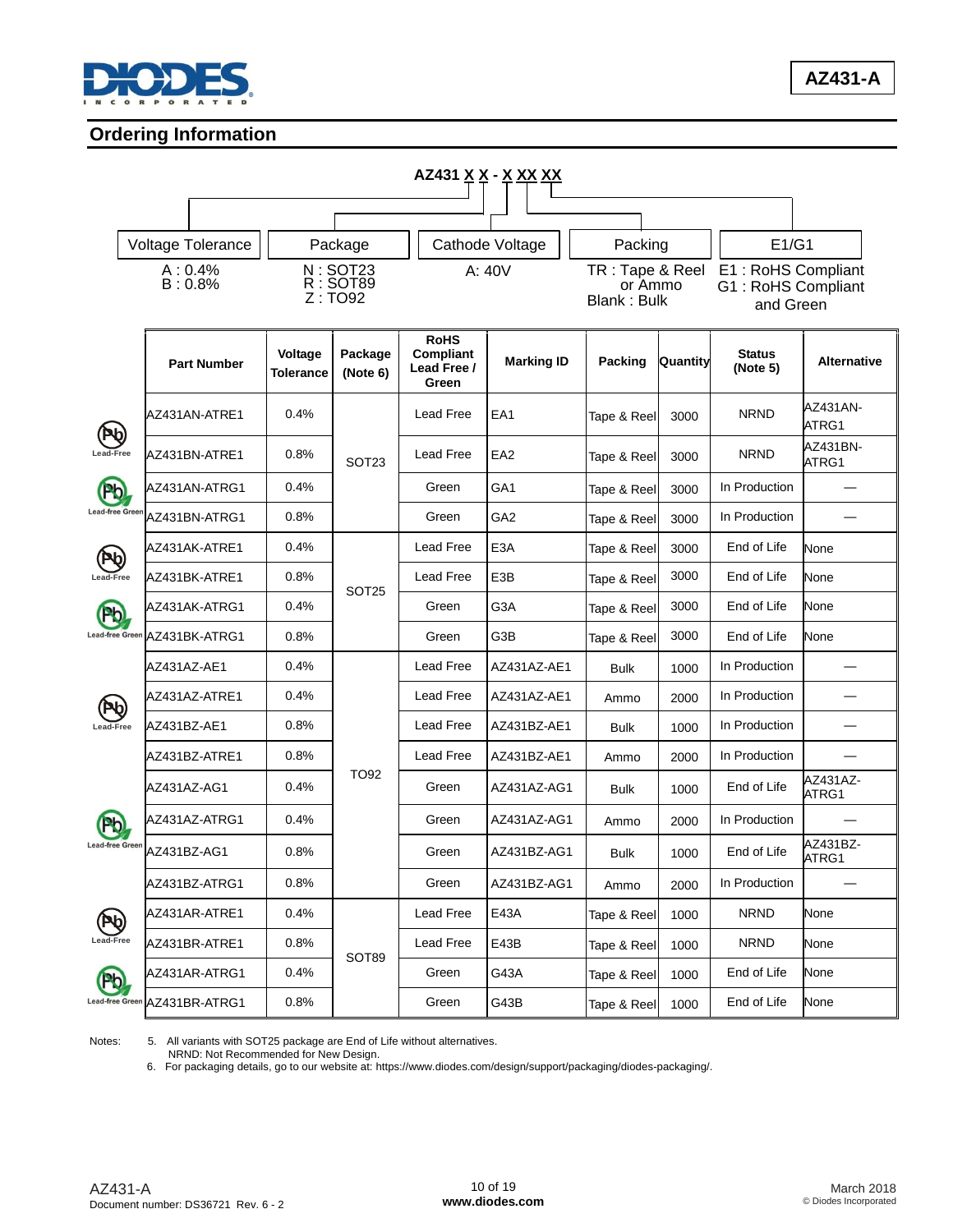

### **Marking Information**

#### **(1) TO92 (Bulk Packing)**



First and Second Lines: Logo and Marking ID (See Ordering Information) Third Line: Date Code Y: Year WW: Work Week of Molding A: Assembly House Code XX: 7th and 8th Digits of Batch Number

**(2) TO92 (Ammo Packing)**



First and Second Lines: Logo and Marking ID (See Ordering Information) Third Line: Date Code Y: Year WW: Work Week of Molding A: Assembly House Code XX: 7th and 8th Digits of Batch Number

**(3) SOT23**



XXX: Marking ID (See Ordering Information)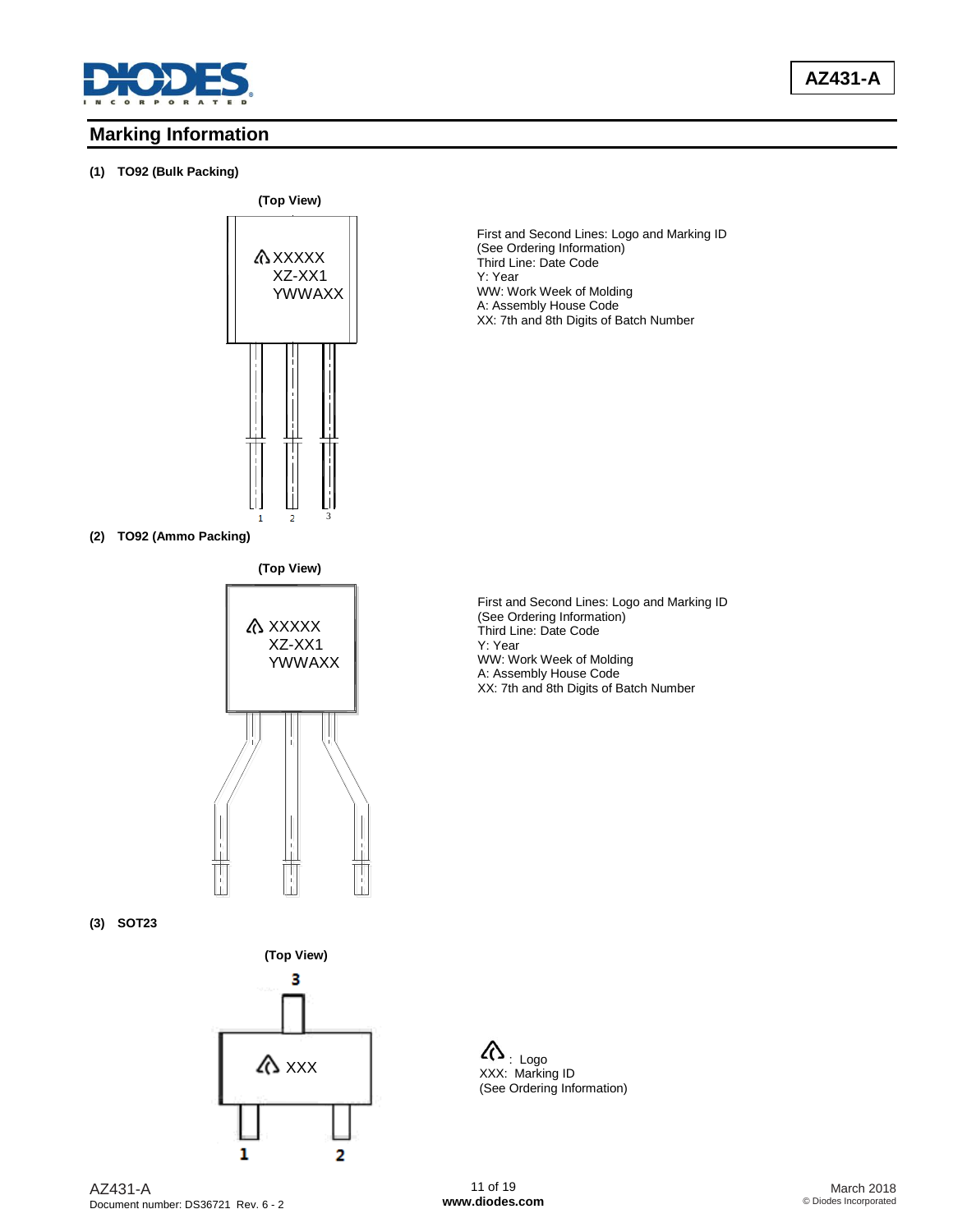

**AZ431-A**

# **Marking Information (Cont.)**

# **(4) SOT89**



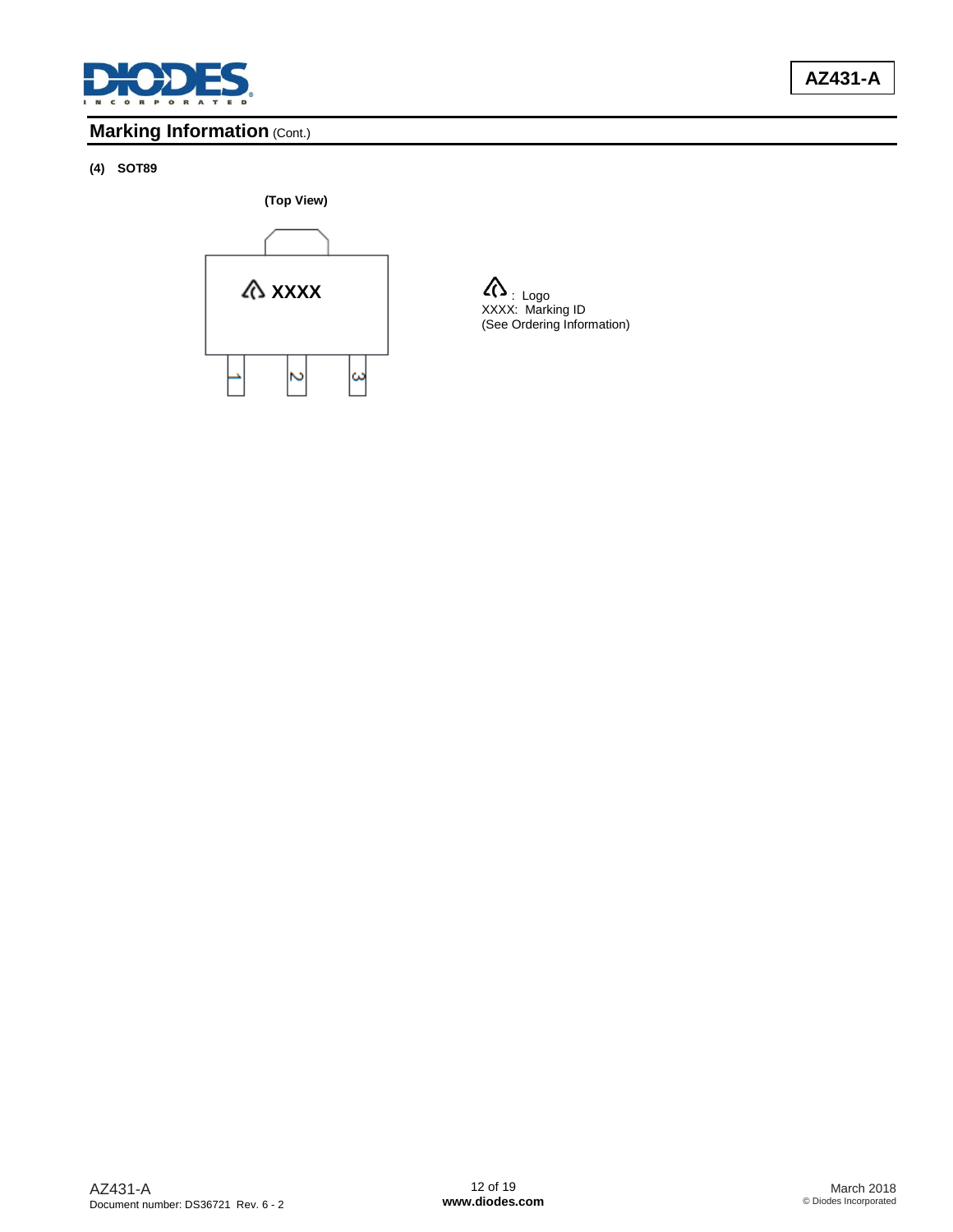

### **Package Outline Dimensions** (All dimensions in mm.)

#### **(1) Package Type: TO92 (Bulk Packing)**

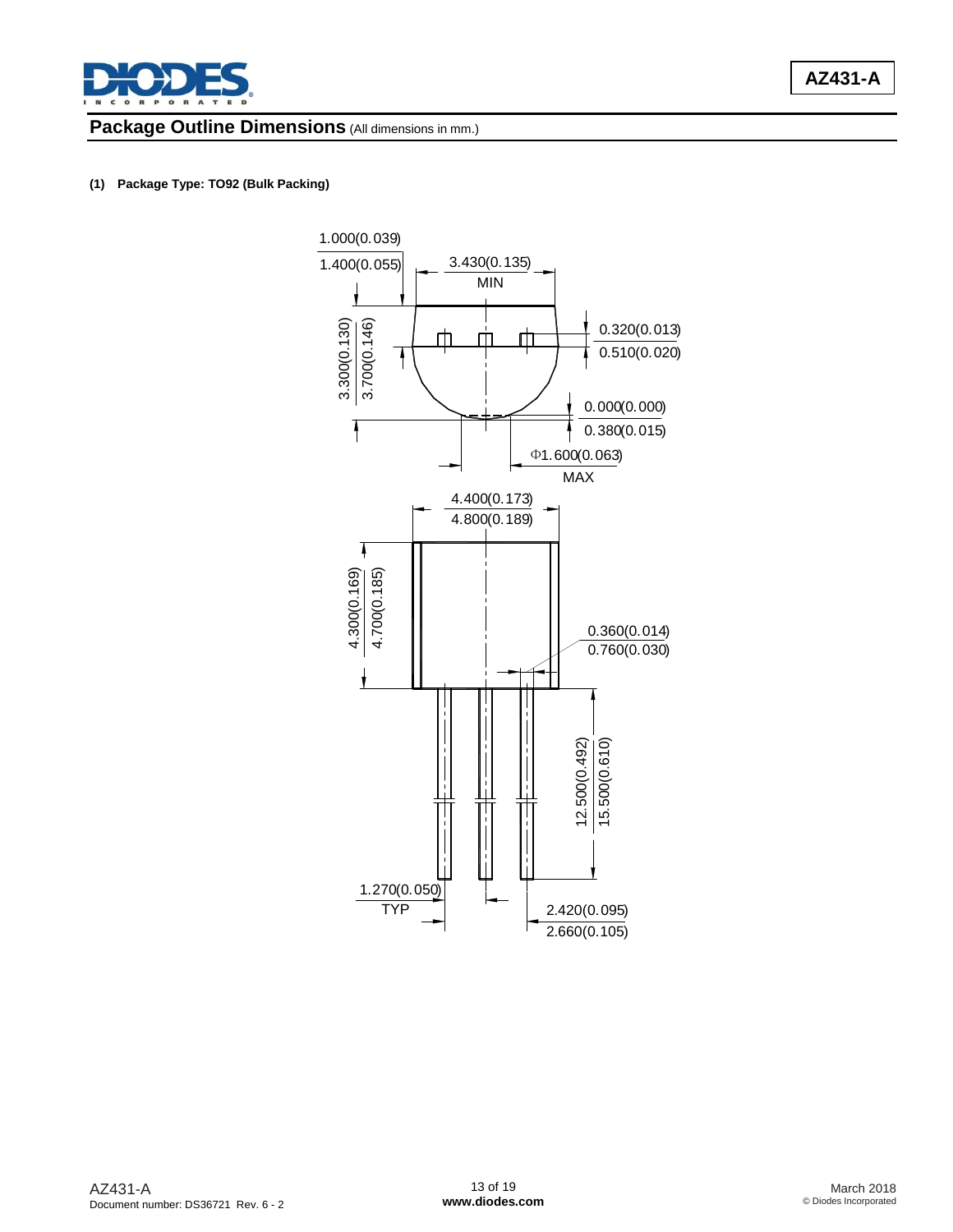

### Package Outline Dimensions (Cont. All dimensions in mm.)

#### **(2) Package Type: TO92 (Ammo Packing)**



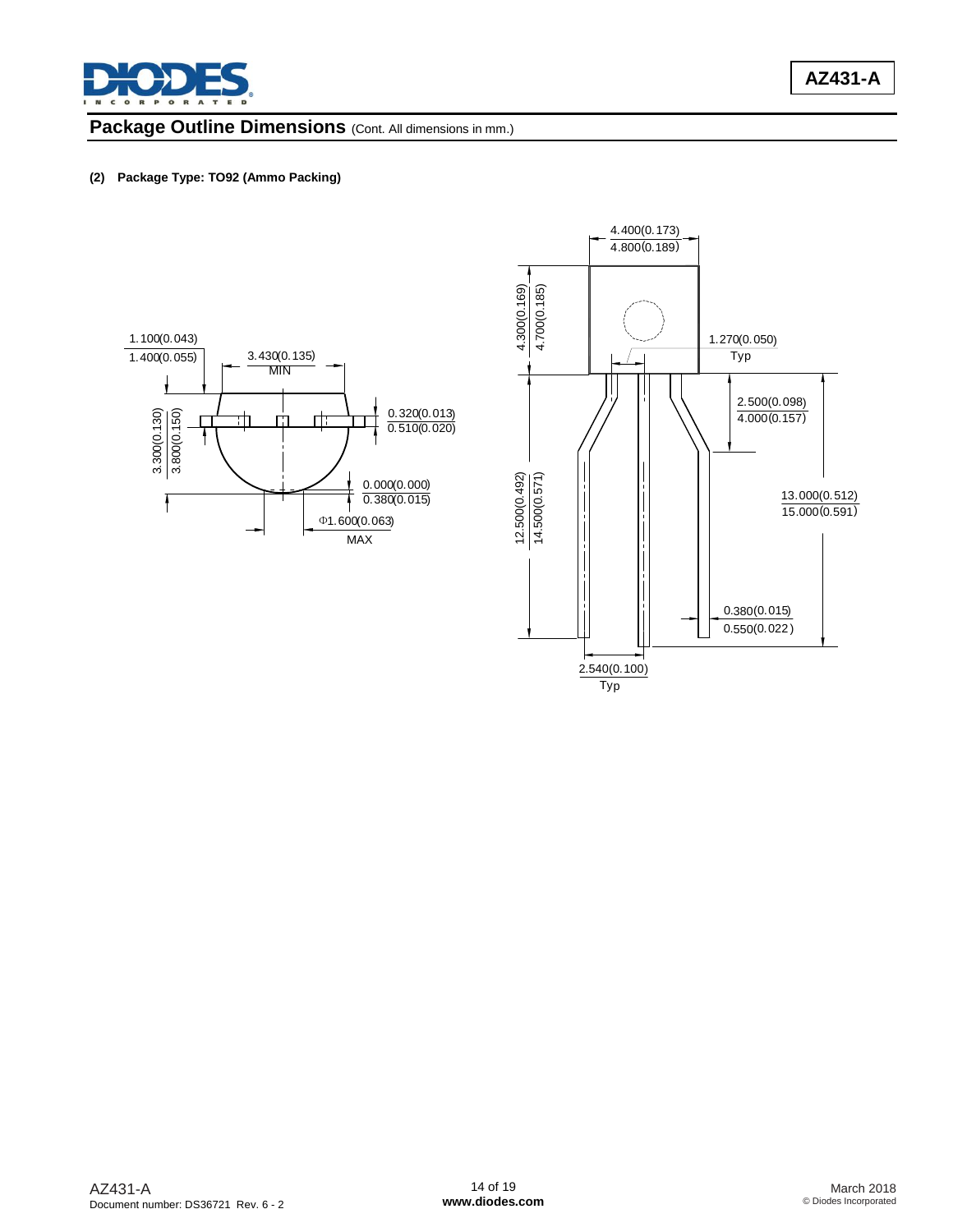

### Package Outline Dimensions (Cont. All dimensions in mm.)

#### **(3) Package Type: SOT23**

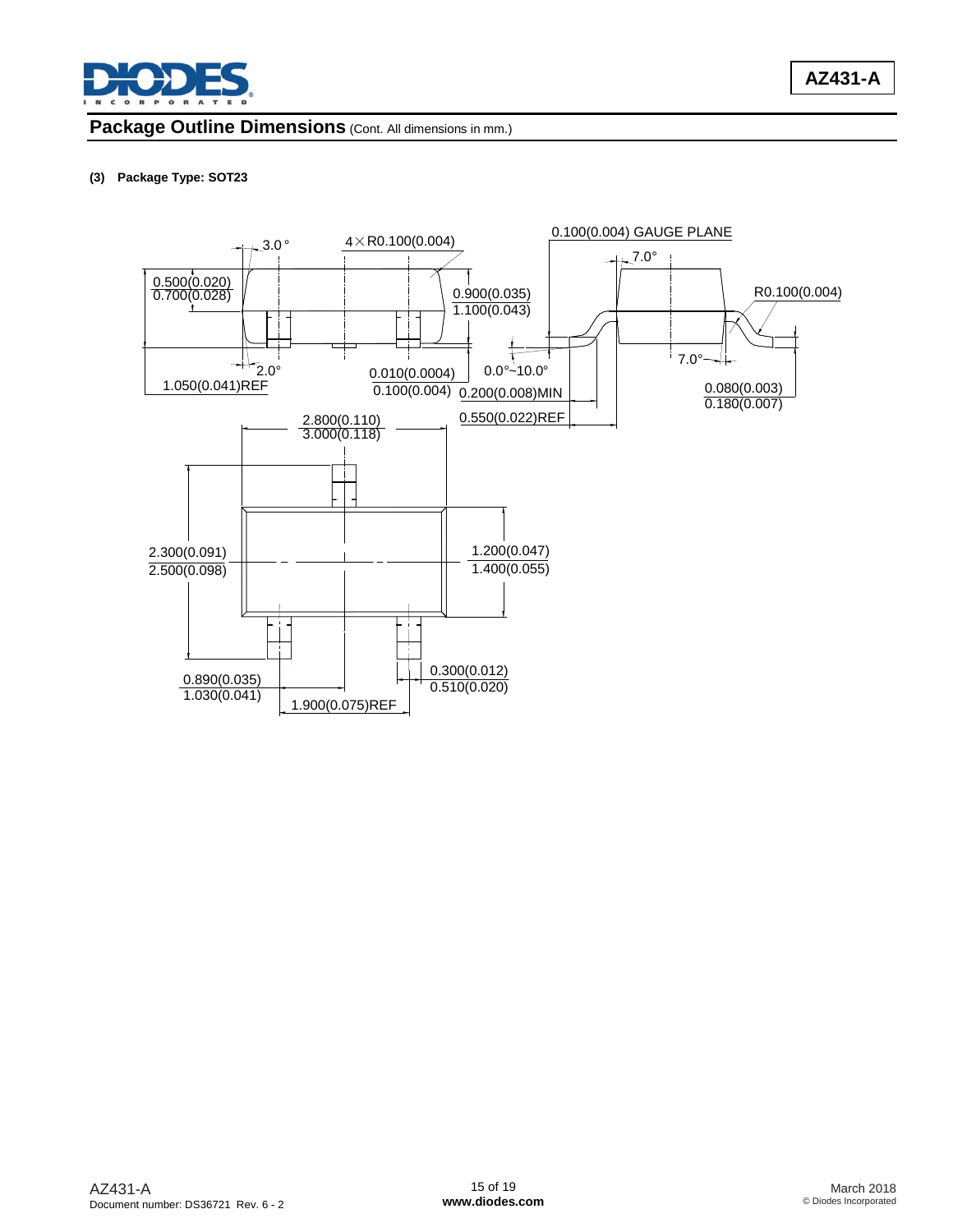

### Package Outline Dimensions (Cont. All dimensions in mm.)

#### **(4) Package Type: SOT89**







![](_page_15_Figure_8.jpeg)

![](_page_15_Figure_9.jpeg)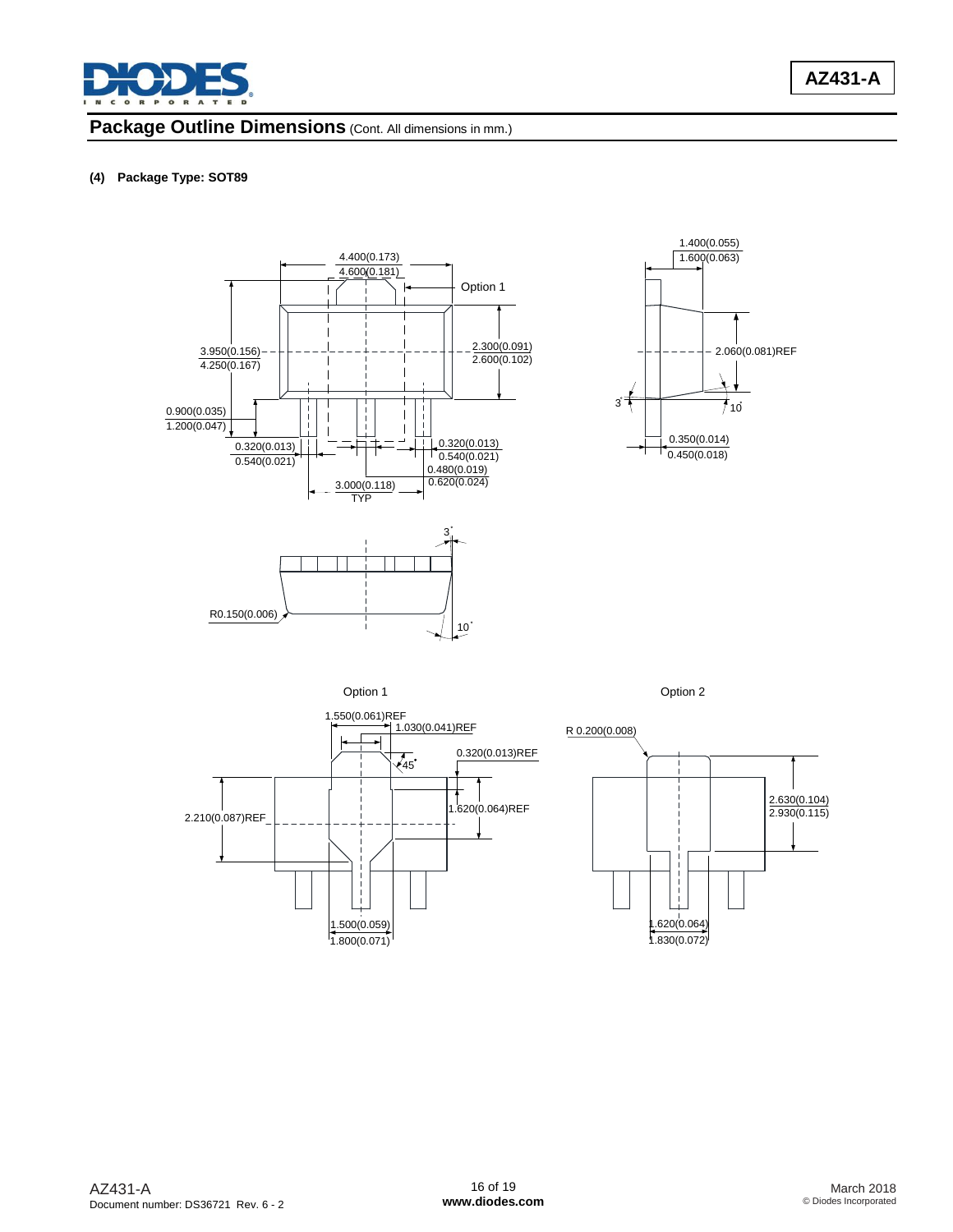![](_page_16_Picture_0.jpeg)

# **Suggested Pad Layout**

#### **(1) Package Type: SOT23**

![](_page_16_Figure_3.jpeg)

| <b>Dimensions</b> |             |             |             |             |             |
|-------------------|-------------|-------------|-------------|-------------|-------------|
|                   | (mm)/(inch) | (mm)/(inch) | (mm)/(inch) | (mm)/(inch) | (mm)/(inch) |
| Value             | 2.900/0.114 | 1.100/0.043 | 0.800/0.031 | 0.900/0.035 | 0.950/0.037 |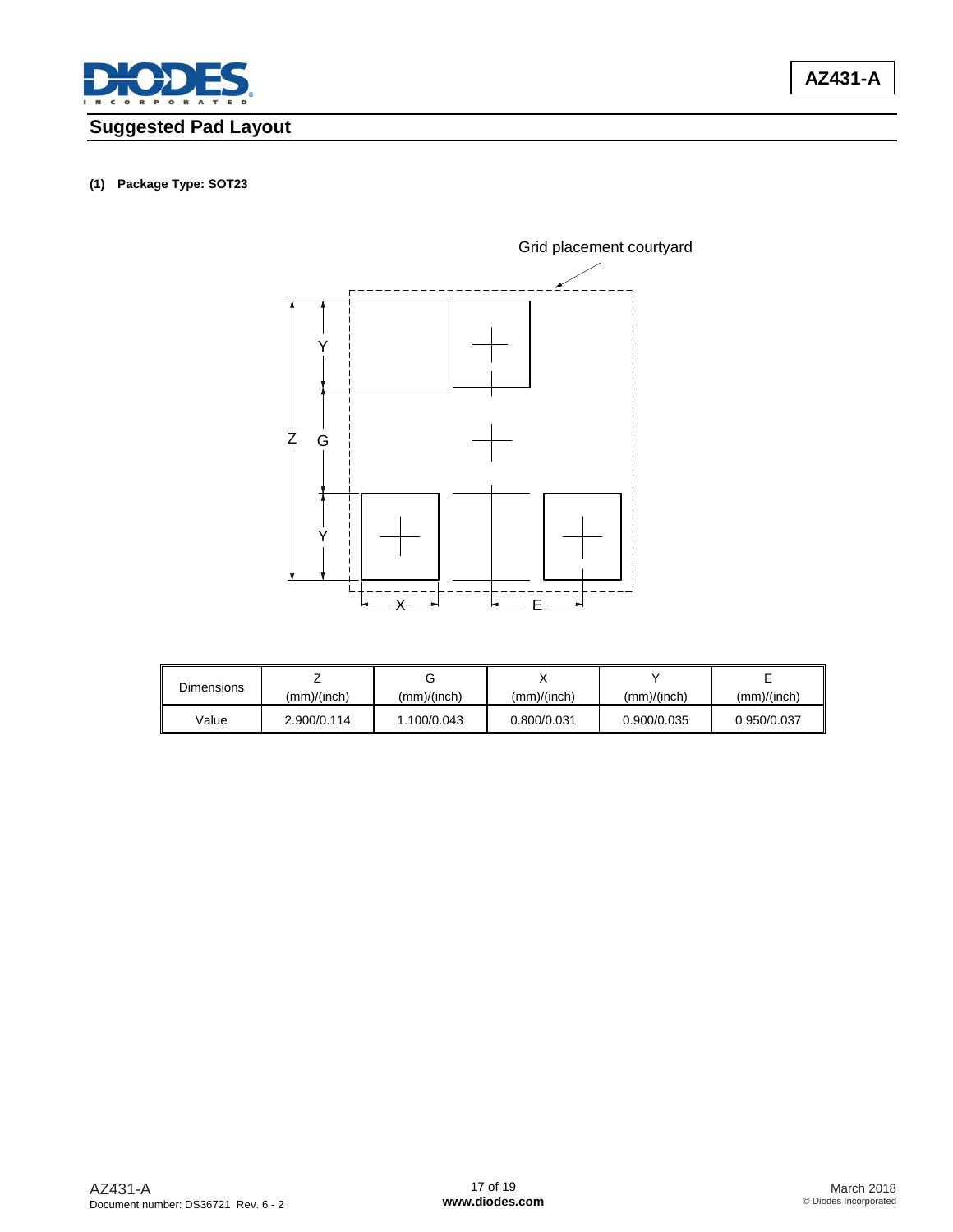![](_page_17_Picture_0.jpeg)

# **Suggested Pad Layout (Cont.)**

![](_page_17_Figure_3.jpeg)

| <b>Dimensions</b> |             |             |             | vn<br>∼∠    |             | v,          |             |
|-------------------|-------------|-------------|-------------|-------------|-------------|-------------|-------------|
|                   | (mm)/(inch) | (mm)/(inch) | (mm)/(inch) | (mm)/(inch) | (mm)/(inch) | (mm)/(inch) | (mm)/(inch) |
| Value             | 4.600/0.181 | 0.550/0.022 | .850/0.073  | 0.800/0.031 | 1.300/0.051 | 1.475/0.058 | .500/0.059  |